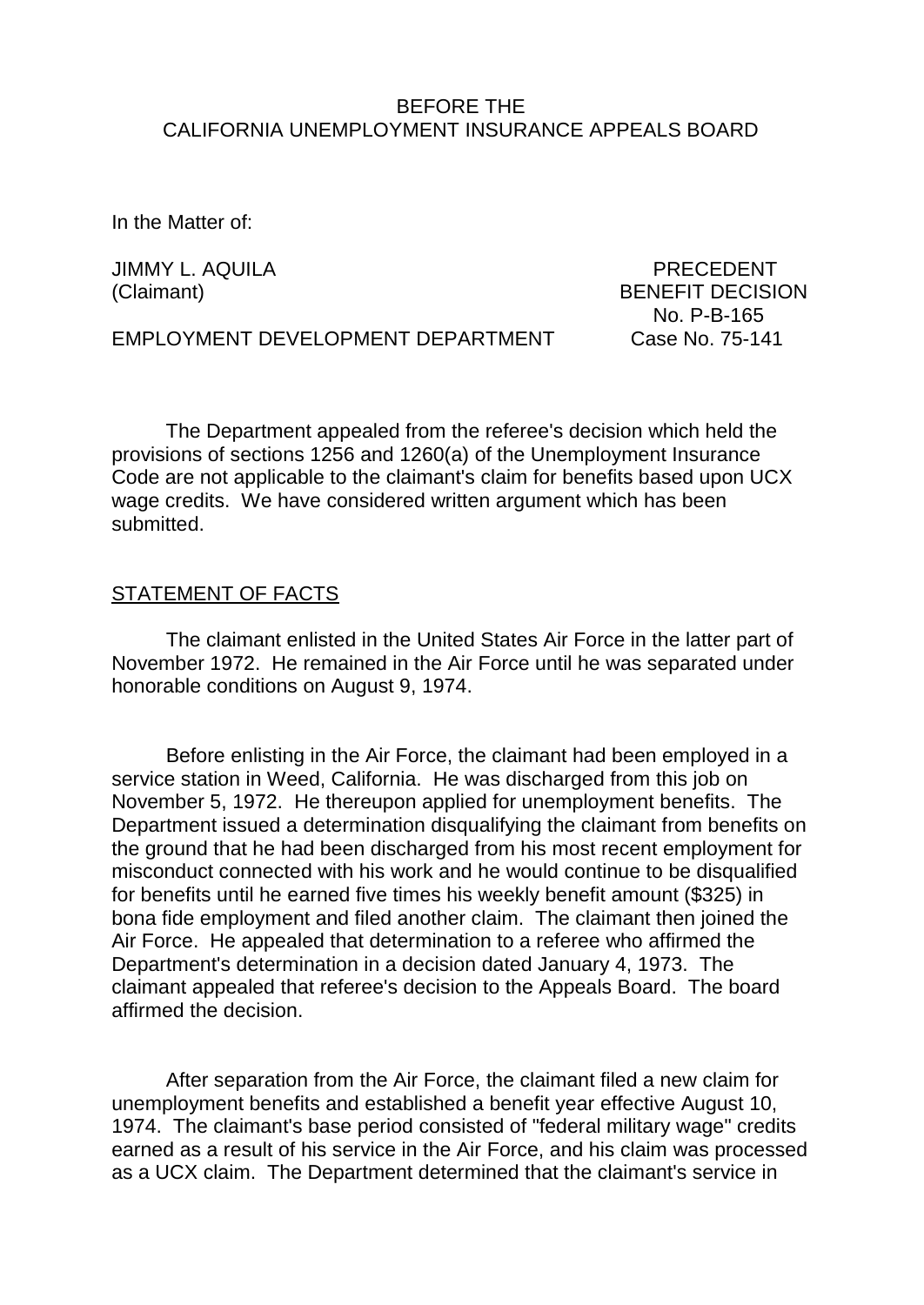the Armed Forces of the United States did not satisfy the requirement that he earn \$325 or more in bona fide employment and therefore he continued to be disqualified under the provisions of sections 1256 and 1260(a) of the code. The claimant appealed to a referee who reversed the Department and found in favor of the claimant. The Department has appealed that decision to the board.

## REASONS FOR DECISION

The Congress has enacted legislation which provides distinctive treatment and benefits for federal military personnel (5 U.S.C. 8521). That system of benefits has been entitled the "UCX program" of unemployment compensation for specified ex-servicemen established by subchapter II of Chapter 85 of Title 5 of the United States Code. Under section 8508 of that subchapter, the Secretary of Labor has been granted the right to promulgate regulations necessary to carry out the provisions of the UCX program. Pursuant to that authority, the Secretary of Labor has duly promulgated definitive regulations which are found in the Federal Register (20 C.F.R. 614 et seq. (1974)). These regulations are binding on all of the states in administering the UCX program, and they have the full force and effect of law (see K. Davis, Administrative Law Treatise, paragraphs 5.01-11 (1958)). Additionally, the Secretary of Labor has published a detailed manual to interpret and carry out the provisions of the regulations.

We look then to the law, regulations and rules applicable to the case now before us.

Section 8506(a) of Title 5 of the United States Code provides for unemployment benefits for ex-servicemen. Eligibility for such benefits is required to be determined under the provisions of the unemployment insurance law of the state to which wage credits have been assigned, which in this case is California.

Section 8521(a) of Title 5 of the United States Code sets out the criteria which determine what military service is "Federal Service."

Title 20, Chapter V, of the Code of Federal Regulations, provides in pertinent part:

"§ 614.1 Definitions.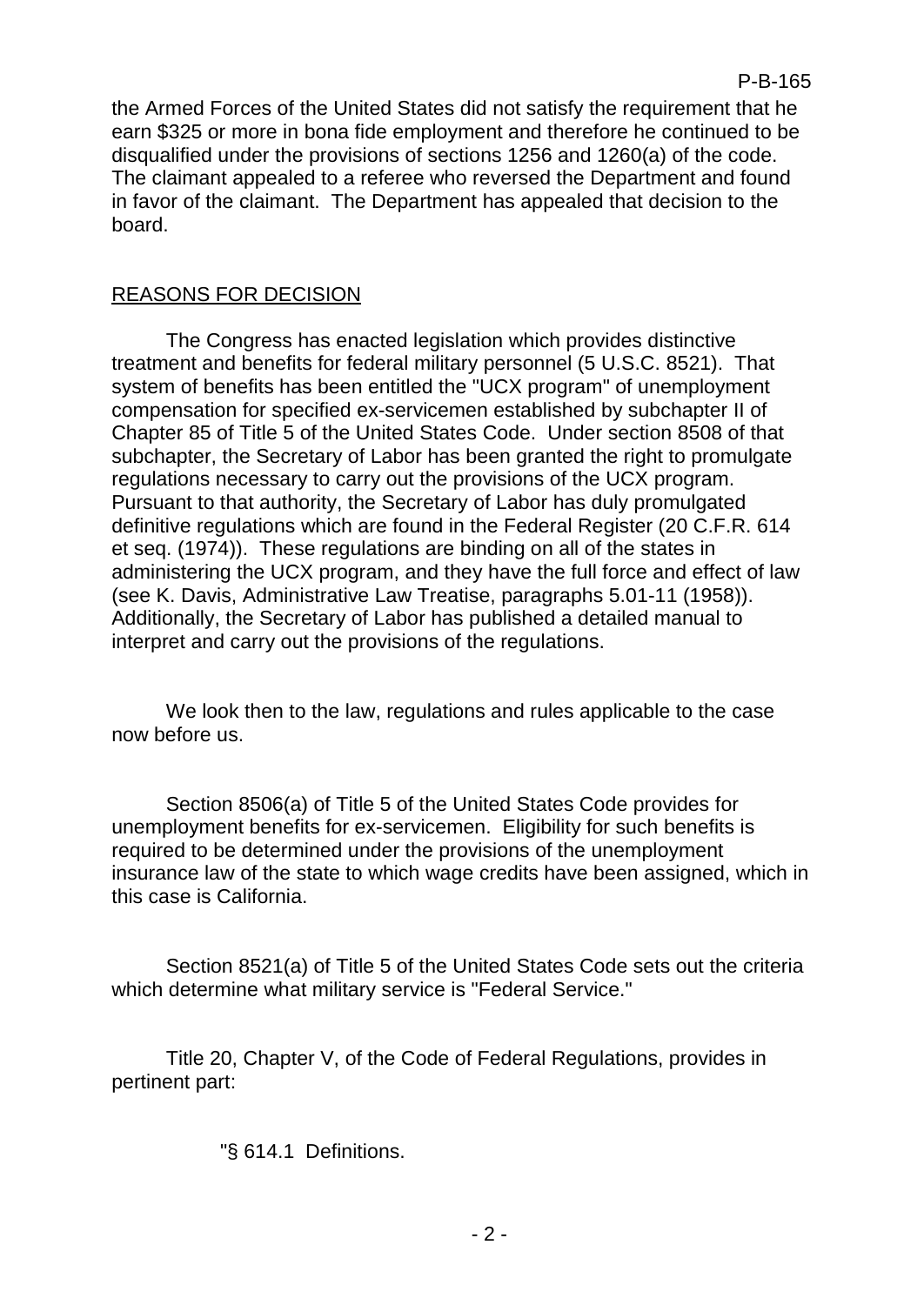"As used in this part, unless the context clearly indicates otherwise--

\* \* \*

"(b) 'Ex-serviceman' means an individual who has performed Federal military service.

"(c) 'Federal military agency' means any of the Armed Forces of the United States, including the U.S. Air Force, Army, Coast Guard, Marine Corps, and Navy.

"(d) 'Federal military service' means a period of active service, including active duty for training purposes, in the Armed Forces, if--

"(1) Such service was continuous for 90 days or more or was terminated in less than 90 days because of an actual service-incurred injury or disability: . . ."

"§ 614.11 Determination of entitlement.

"(a) States. Except for Federal findings of a Federal military agency or the U.S. Veterans Administration and schedules of remuneration which are final and conclusive under § 614.8 the State agency of a State to which an individual's Federal military service and wages have been assigned under § 614.3 or transferred as provided in § 614.13 promptly shall determine such individual's entitlement to compensation and pay such compensation in the same amount, on the same terms, and subject to the same conditions as the compensation which would be payable to such individual if such service and wages had been included as employment and wages under the State unemployment compensation law."

"§ 614.13 Interstate Plans.

"The Interstate Benefit Payment Plan and the Interstate Arrangement for Combining Employment and Wages (Part 616 of this chapter) shall apply where appropriate, to individuals filing claims under the UCX program. For these purposes Federal military service and wages shall be considered employment and wages under the unemployment compensation law of the State to which they are assigned or reassigned."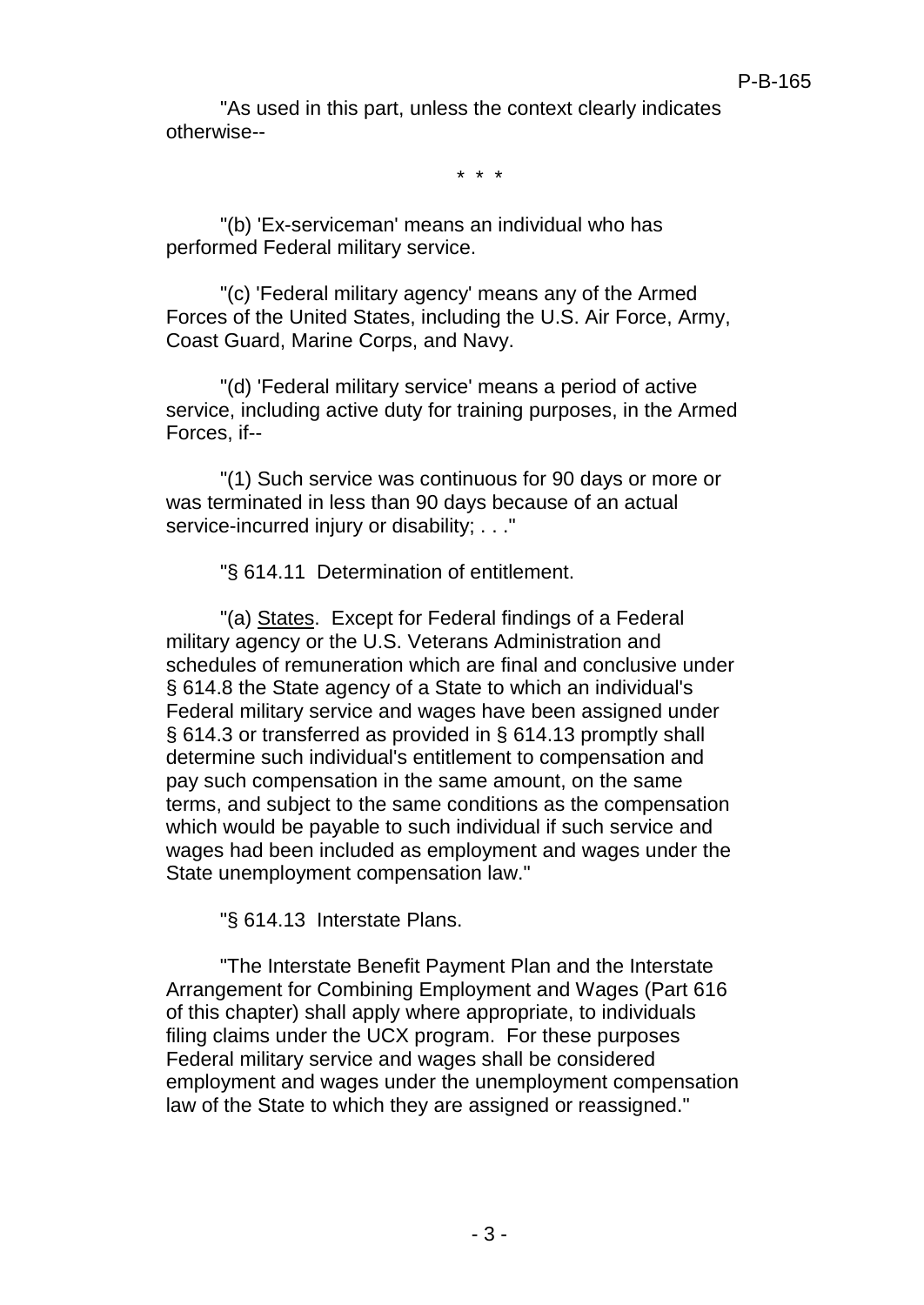Although it does not have the full force and effect of law, the Employment Security Manual sets forth a concurring provision at section 6640 and provides:

"A State agency is required to pay UCX benefits in the same amounts, on the same terms, and subject to the same conditions as if the Federal military service and wages had been included as employment and wages under the State UI law. . . ."

The California Unemployment Insurance Code in section 1260(a) provides that an individual disqualified under section 1256 of the code shall be ineligible to receive unemployment compensation benefits until he has, subsequent to the act which caused the disqualification and his registration for work, performed services in bona fide employment for which remuneration is received equal to or in excess of five times his weekly benefit amount.

The facts in the instant case establish that the claimant is an exserviceman who served for more than 90 days in continuous federal military service, was discharged under honorable conditions and received "federal military wages" within the meaning of the provisions of the law, regulation and rules previously cited. It is also clear under section 614.13 of Title 20, Code of Federal Regulations, that the claimant's federal military service must be considered "employment" and that his "federal military wages" must be considered "wages" under the unemployment compensation law of this state. There remains the question of whether such "employment" was "bona fide" within the meaning of section 1260(a) of the California Unemployment Insurance Code. We are constrained to hold that it is. To do otherwise, however cogent the reasons might be, would merely serve to frustrate the clear thrust and intent of the Federal Congress to provide unemployment benefits to ex-servicemen under section 8506(a) of Title 5 of the United States Code, who have been discharged under honorable conditions, to assist in their return to civilian pursuits. We are not prepared to stand on narrow distinctions to frustrate that objective, particularly where the California Unemployment Insurance Fund is virtually unaffected and the Federal Government pays these federal benefits. Accordingly, we find that the claimant satisfied the period of ineligibility for benefits which had previously been assessed against him under sections 1256 and 1260(a) of the code.

Our decision in the case before us is restricted to insuring that claimants who are entitled to UCX benefits receive them in accordance with that federally funded program. It is not now our intention to disturb the application or viability of our holding in Appeals Board Decision No. P-B-159